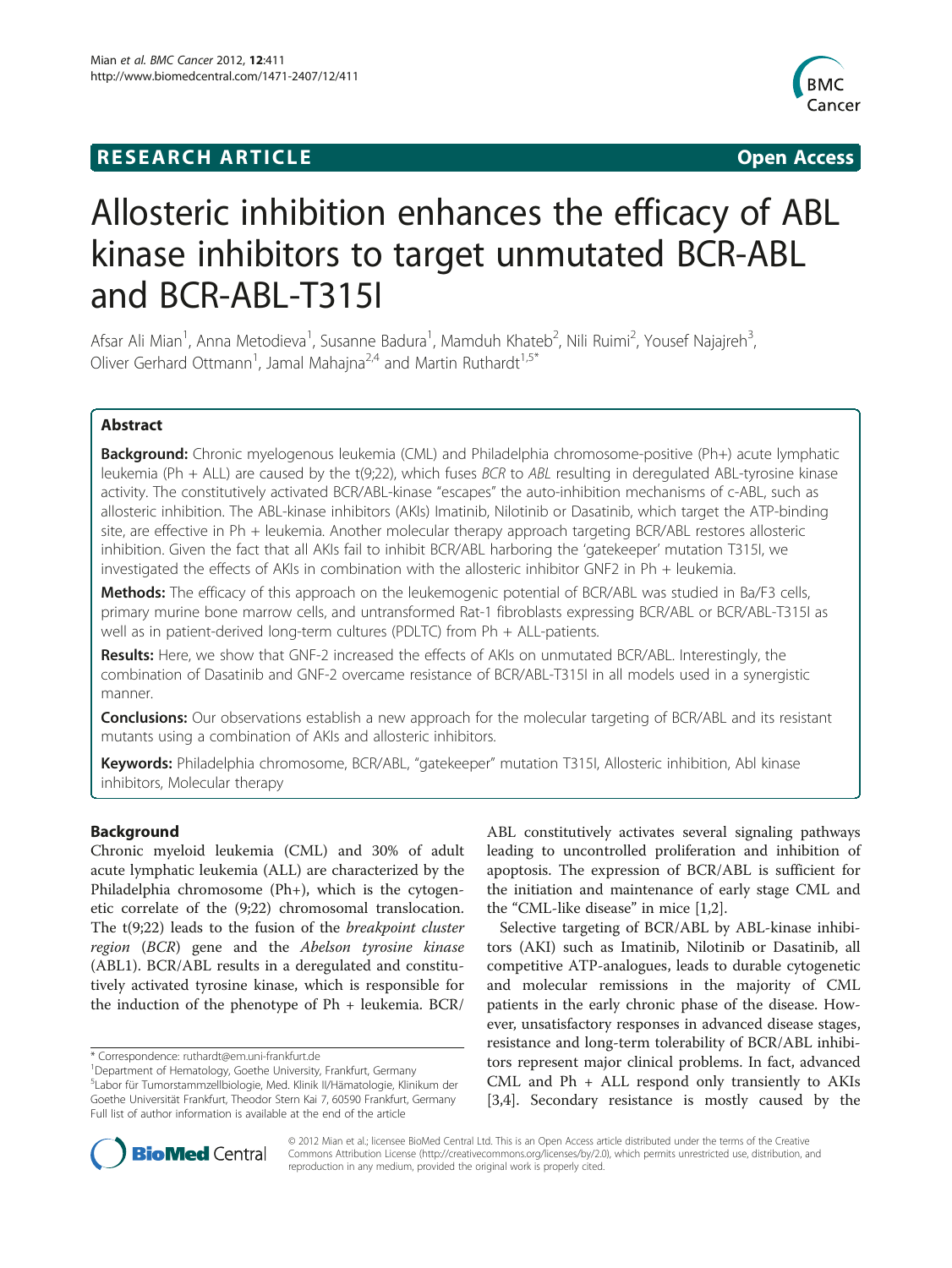acquisition of point mutations in BCR/ABL that interfere with the affinity for these ATP competitors. The second-generation inhibitors Nilotinib and Dasatinib target most resistant BCR/ABL mutants [\[5,6](#page-6-0)] with the exception of the "gatekeeper" mutation T315I. T315I is the most clinically relevant mutation because it confers a global resistance against all available molecular therapy approaches [[3,4\]](#page-6-0).

The activation status of wild-type c-ABL is finely regulated by several regulation signals. Myristoylation of the N-terminus of c-ABL is involved in the regulation of the ABL kinase activity. The N-terminus of ABL is myristoylated, and the myristate residue binds to a hydrophobic pocket in the kinase domain - the myristoyl-binding pocket (MBP) – in a process called "capping". The "capping" leads to conformational changes that allow the intramolecularly docking of the "SRC homology 2 domain" to the kinase domain. Hence, c-ABL adopts an auto-inhibited conformation. The absence of an Nterminal myristoylated domain activates c-ABL consistent with its auto-regulatory role. In the context of the t (9;22), the N-terminal auto-inhibitory "Cap" region is substituted by the BCR portion of the fusion protein. The absence of the "Cap" region allows the BCR/ABL to "escape" auto-inhibition contributing to the constitutive activation of its kinase activity [[7](#page-6-0)].

We have recently shown that the allosteric inhibition increases the sensitivity of BCR/ABL-T315I towards the inhibition of oligomerization most likely by interfering with the overall confirmation of the kinase [\[4](#page-6-0)]. Given the fact that the resistance against AKIs in the BCR/ ABL-T315I mutant is a problem of the accessibility of the ATP-binding site in the kinase domain, we analyzed the influence of the allosteric inhibition on the response of BCR/ABL-T315I towards AKIs. Preliminary data showed the best effect for Dasatinib compared to Nilotinib or Imatinib. Therefore, we analyzed whether it was possible to enhance the response and to overcome the resistance of the BCR/ABL-T315I mutant by combining the allosteric inhibition of GNF-2 with Dasatinib.

## Methods

#### Plasmids

The cDNAs encoding BCR/ABL and BCR/ABL-T315I have been previously described (3). All retroviral expression vectors used in this study were based on the bicistronic PINCO vector.

## Cell lines and patient-derived long-term cultures

The Ba/F3 and Rat-1 cells were obtained from the German Collection of Microorganisms and Cell Cultures (DSMZ, Braunschweig, Germany) and were maintained as previously described  $(3)$ . Ph + ALL patient derived long term cultures (PDLTCs) expressing BCR-ABL-

T315I (KÖ) were obtained from a patient enrolled in the German Multi-Center Study Group for acute lymphatic leukemia of the adult (GMALL 07/2003) upon informed and written consent [[8\]](#page-6-0) and were maintained in a serum–free medium consisting of IMDM supplemented with 1 mg/mL of bovine insulin,  $5x10^{-5}$  M β–mercaptoethanol (Sigma, Steinheim, Germany), 200 mg/mL Fe –saturated human apo–transferrin (Invitrogen, Karlsruhe, Germany), 0.6% human serum albumin (Sanquin, Amsterdam, The Netherlands), 2.0 mM L–glutamine and 20 mg/mL cholesterol (Sigma) [[9\]](#page-6-0). Proliferation was assessed with the XTT proliferation kit (Roche, Mannheim, Germany) according to the manufacturer's instructions.

## Isolation of Sca1<sup>+</sup>/lin<sup>-</sup> hematopoietic stem and progenitor cells (HSPCs)

Sca1<sup>+</sup> /lin- HSPCs were isolated from 8- to 12-week-old female C57BL/6 N mice (Janvier, St. Berthevin, France) after euthanization by  $CO<sub>2</sub>$  asphyxiation. Bone marrow (BM) was harvested from the femur and tibia by flushing the bones with a syringe and a 26-gauge needle.  $Scal^+$ cells were purified by immunomagnetic beads using MACS cell separation columns according to the manufacturer's instructions (Miltenyi, Bergisch-Gladbach, Germany). Prior to subsequent use, the purified cells were pre-stimulated for 2 days in DMEM supplemented with 10% FCS (Hyclone/Perbio Science, Bonn Germany), 1% L-Glutamine, 1% Penicillin/Streptomycin, mIL-3  $(20 \text{ ng/mL})$ , mIL-6  $(20 \text{ ng/mL})$  and mSCF  $(100 \text{ ng/mL})$ (Cell Concepts, Umkirch, Germany).

## Transfection and retroviral infection

Ecotropic retroviral supernatants were obtained after transfection of Phoenix packaging cells as described earl-ier [[3](#page-6-0)]. For infection of target cells, Retronectin® (Takara Bio Inc., Otsu, Japan) was used to enhance infection efficiency according to the manufacturer's instructions. Then,  $2x10^5$  target cells were seeded per well. Infection efficiency was measured after 48 h by determining the percentage of GFP positive cells using flow cytometry.

#### Transformation assays

Soft agar and focus formation assays were performed using untransformed Rat-1 fibroblasts retro virally transduced with PINCO vectors harboring unmutated BCR/ ABL or BCR/ABL-T315I. Six-well plates were filled with DMEM supplemented with 10% FCS and 0.5% bactoagar (DIFCO Laboratories, Detroit, MI, USA) (2 ml per well). Then,  $5x10^3$  transduced Rat-1 cells were suspended in "top-agar" (DMEM supplemented with 10% FCS and 0.25% bacto-agar) (1 ml per well) and stacked in the wells. Colonies were counted after 15 days of incubation at 37°C and 5%  $CO<sub>2</sub>$ . For focus formation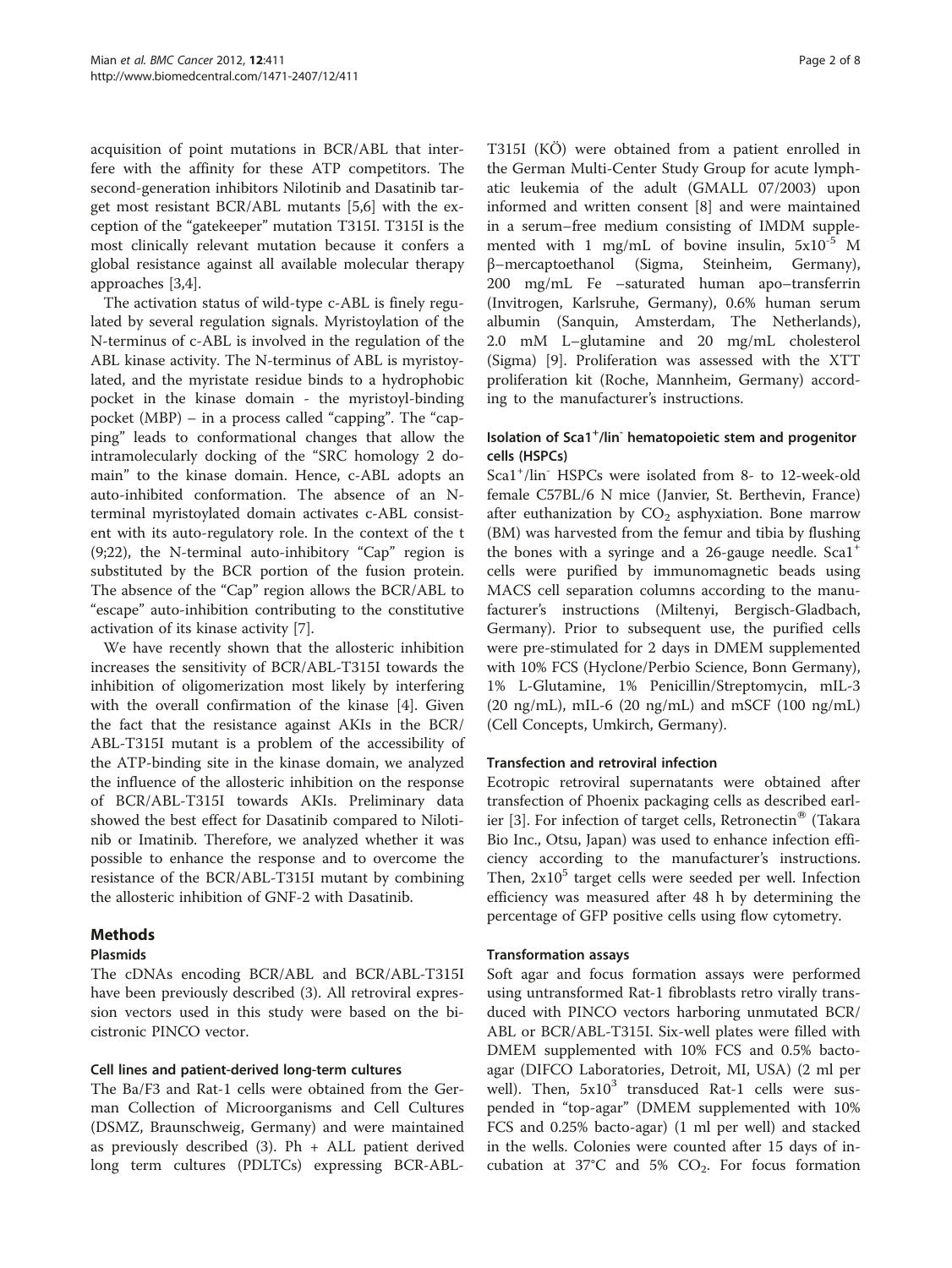assays,  $4x10<sup>4</sup>$  transduced Rat-1 cells were plated per well of a 24-well plate. Foci were stained after 15 days using 1% crystal violet (Sigma).

#### Colony assays on HSPCs

At day 5 post-infection, Sca1<sup>+</sup> cells were plated at  $5x10<sup>3</sup>$ cells/mL in methyl-cellulose either with mIL-3 (20 ng/ mL), mIL-6 (20 ng/mL) and mSCF (100 ng/mL) or without cytokines (Stem Cells Inc., Cambridge, UK). The number of colony forming units (CFUs) was determined 10 days after plating and normalized according to the transduction efficiency.

#### Western blotting

Western blot analysis was performed according to widely accepted protocols. The following antibodies were used: anti-ABL (α-ABL) (St. Cruz Biotechnology, Santa Cruz, CA, USA), anti-phosphorylated ABL specific for the phosphorylated tyrosine residue 245 (α-p-ABL-Y245) (Cell Signaling, Boston, MA, USA), anti-BCR (α-BCR) (St. Cruz Biotechnology), anti-phosphorylated BCR specific for the phosphorylated tyrosine residue 177 ( $\alpha$ -p-BCR-Y177), anti-Crkl, and anti-phosphorylated Crkl (Cell Signaling).

#### Statistical analysis

Differences in response rates towards different concentrations of a single inhibitor or inhibitors in combination were analyzed by Student/s t-tests. Statistical analyses were performed using the GraphPad Prism (GraphPad Software, San Diego, CA) software package. Evaluation of the character of the combined effects was performed according to the three dimensional model of Prichard and Shipman using MacSynergy software [[10](#page-6-0)].

#### Results

#### The allosteric inhibitor GNF-2 improves the response of unmutated BCR/ABL to AKIs

Unmutated BCR/ABL can be efficiently inhibited not only by AKIs but also by allosteric inhibitors such as GNF-2 or GNF-5 [\[4,11,12\]](#page-6-0). To determine whether the allosteric inhibition can improve the response of BCR/ ABL-positive cells to AKIs, we exposed Ba/F3 cells previously rendered factor-independent by the expression of BCR/ABL to Dasatinib and GNF-2 at concentrations of 5 to 100 nM and 0.1 to 0.4 μM, respectively, upon factor withdrawal. Proliferation/cytotoxicity was assessed by an XTT assay. Ba/F3 cells transduced with empty vector in the presence of mIL-3 were used as a control. As shown in Figure [1,](#page-3-0) GNF-2 and Dasatinib only affected growth of control cells at the very highest concentrations excluding an unspecific cytotoxic effect of the compounds and their combination (Figure [1\)](#page-3-0). The combination with GNF-2 accelerated and intensified the effects of

Dasatinib on the BA/F3-BCR/ABL cells, suggesting a combinatorial effect upon factor withdrawal in these cells (Figure [1](#page-3-0)).

Taken together, these data suggest that the inhibition effect of Dasatinib is enhanced by GNF-2 in cells expressing unmutated BCR/ABL.

#### The combination of GNF-2 with dasatinib efficiently abolishes the BCR/ABL-T315I-mediated factorindependent growth of Ba/F3 cells

The major clinical challenge in  $Ph +$  leukemia is the drug resistance due to the "gatekeeper" mutation T315I. T315I confers a nearly global resistance to all molecular therapy approaches that target BCR/ABL. Neither GNF-2 nor AKIs have any effect on cells transformed by BCR/ABL-T315I. To analyze whether the combination of allosteric inhibition with AKIs is able to inhibit BCR/ ABL-T315I, we exposed Ba/F3 cells expressing BCR/ ABL-T315I to increasing concentrations of Dasatinib (0.3, 0.6, 1.25, 2.5 and 5 μM) and GNF-2 (0.3, 0.6, 1.25, 2.5 and 5  $\mu$ M). Cytotoxicity and proliferation were assessed by the XTT assay. Here, we show that only the combination of GNF-2 and Dasatinib inhibited BCR/ ABL-T315I-dependent cell growth with a very high synergy index of 186 (calculated combination index) (Figure [2A-C\)](#page-3-0), whereas Dasatinib alone inhibited growth only at the very highest concentrations. For example, at a GNF-2 concentration of 2 μM, Dasatinib inhibits BCR/ABL-T315I-dependent proliferation with an IC50 of 300 nM without affecting Ba/F3 control cells (Figure [2C](#page-3-0)). This effect is due to the capacity of the two compounds to efficiently reduce the autophosphorylation of BCR/ABL (Figure [2A](#page-3-0)).

Taken together, these data suggest that the allosteric inhibition sensitizes BCR/ABL cells harboring the "gatekeeper" mutation T315I towards the ATP analogue Dasatinib.

#### The combination of GNF-2 and dasatinib inhibited the growth of Ph + lymphatic PDLTCs expressing BCR/ABL-T315I

Ph + ALL expressing BCR/ABL-T315I is not fully represented in cell lines. Therefore, we tested the response of PDLTCs from Ph + ALL patients expressing BCR/ABL-T315I to GNF-2 and Dasatinib. The PDLTCs were directly derived from BM cells of Ph + ALL patients cultured in a specific culture medium [[9\]](#page-6-0). We recently established a novel PDLTC from a Ph + ALL patient harboring the BCR/ABL-T315I (KÖ) [\[8](#page-6-0)]. In this PDLTC, 50% of the cells harbor the BCR/ABL-T315I whereas the other 50% express unmutated BCR/ABL. We analyzed the response of increasing concentrations of PDLTCs from Ph + ALL patients expressing BCR/ ABL-T315I (KÖ) to drug combinations. As negative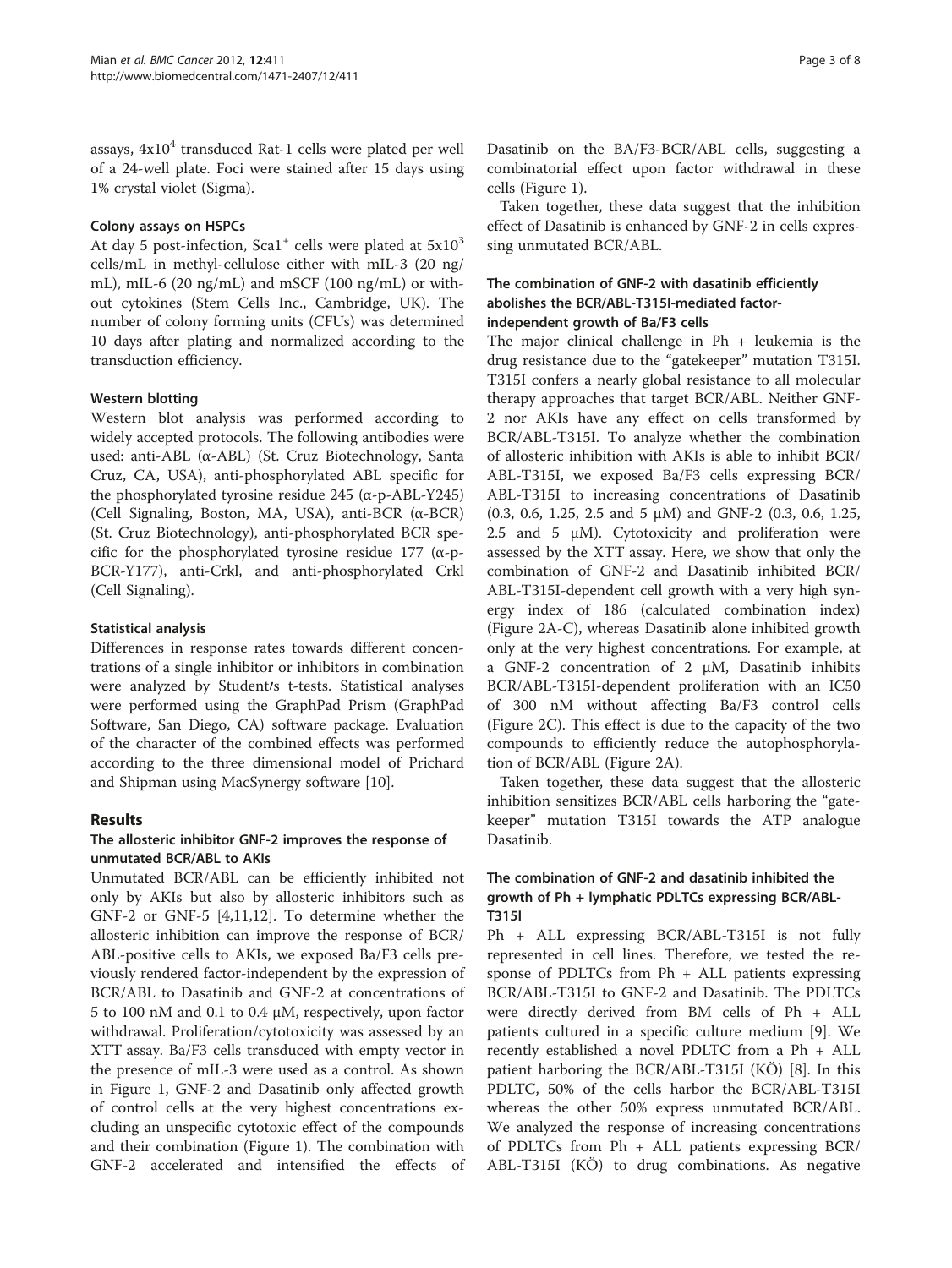<span id="page-3-0"></span>

controls, we used the PDLTCs from a Ph- ALL patient (HP). Cytotoxicity and proliferation were assessed at 72 h by XTT. At the dosages used, non-specific cytotoxic effects were not observed in the Ph- HP cells (Figure [3](#page-4-0)). Regarding the KÖ cells, the effects of GNF-2 and Dasatinib alone are attributable to the response of

the 50% of the cell population, which express the unmutated BCR/ABL. The combination of GNF-2 and Dasatinib overcame the 50% effects of the single compounds and inhibited the proliferation of BCR/ ABL-T315I-expressing PDLTCs with IC50 values of 1- 1.25 μM and 100 nM (Figure [3](#page-4-0)).



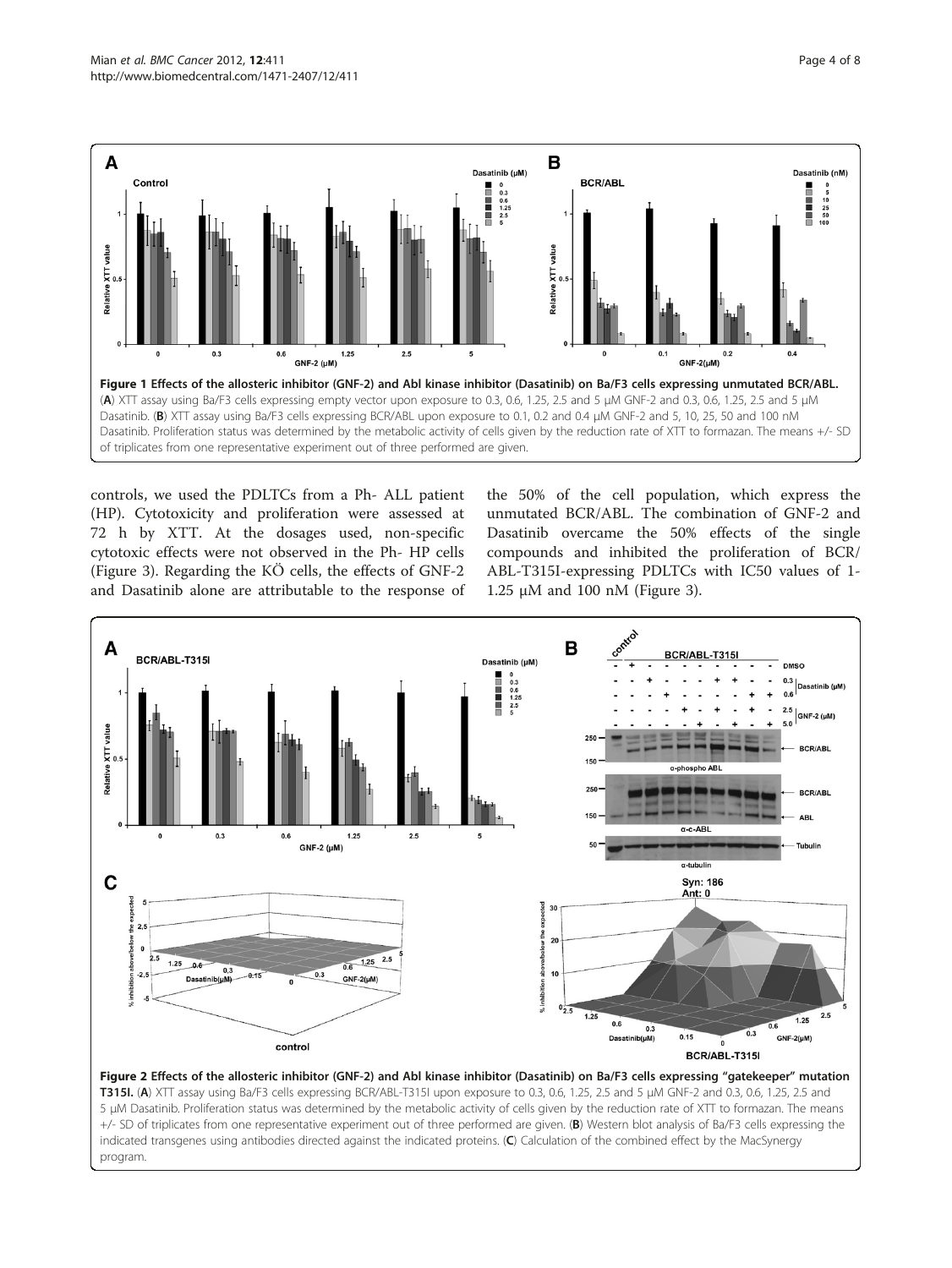<span id="page-4-0"></span>

In summary, these data show that the combination of allosteric inhibition and Dasatinib overcomes the resistance in primary PDLTCs from Ph + ALL patients harboring the BCR/ABL-T315I mutation.

### The combination of allosteric inhibition and dasatinib is able to abolish the transformation potential of BCR/ABL-T315I

We have shown recently that GNF-2 inhibits the transformation potential of unmutated BCR/ABL but not of BCR/ABL-T315I in untransformed fibroblasts [\[4](#page-6-0)]. Therefore, we asked the question of whether the combination of GNF-2 with Dasatinib is able to inhibit the transformation potential of BCR/ABL-T315I. The

magnification).

transformation potential of BCR/ABL-T315I in the presence of GNF-2 +/- Dasatinib was assessed using classical transformation assays for the detection of contact inhibition and anchorage-dependent growth in untransformed Rat-1 fibroblasts. Thus, we retro virally expressed BCR/ ABL-T315I in Rat-1 cells. Empty-vector-transduced Rat-1 cells (mock) were used as controls. The transduction efficiency was assessed by the detection of GFP using flow cytometry. For each construct, triplicates of  $10<sup>3</sup>$ infected Rat-1 cells were placed on soft agar (anchoragedependent growth) and in 6-well plates for the focus formation assay (contact inhibition). Colonies and "foci" stained with crystal violet were counted after 15 days. As shown in Figure 4A, only the combination of GNF-2

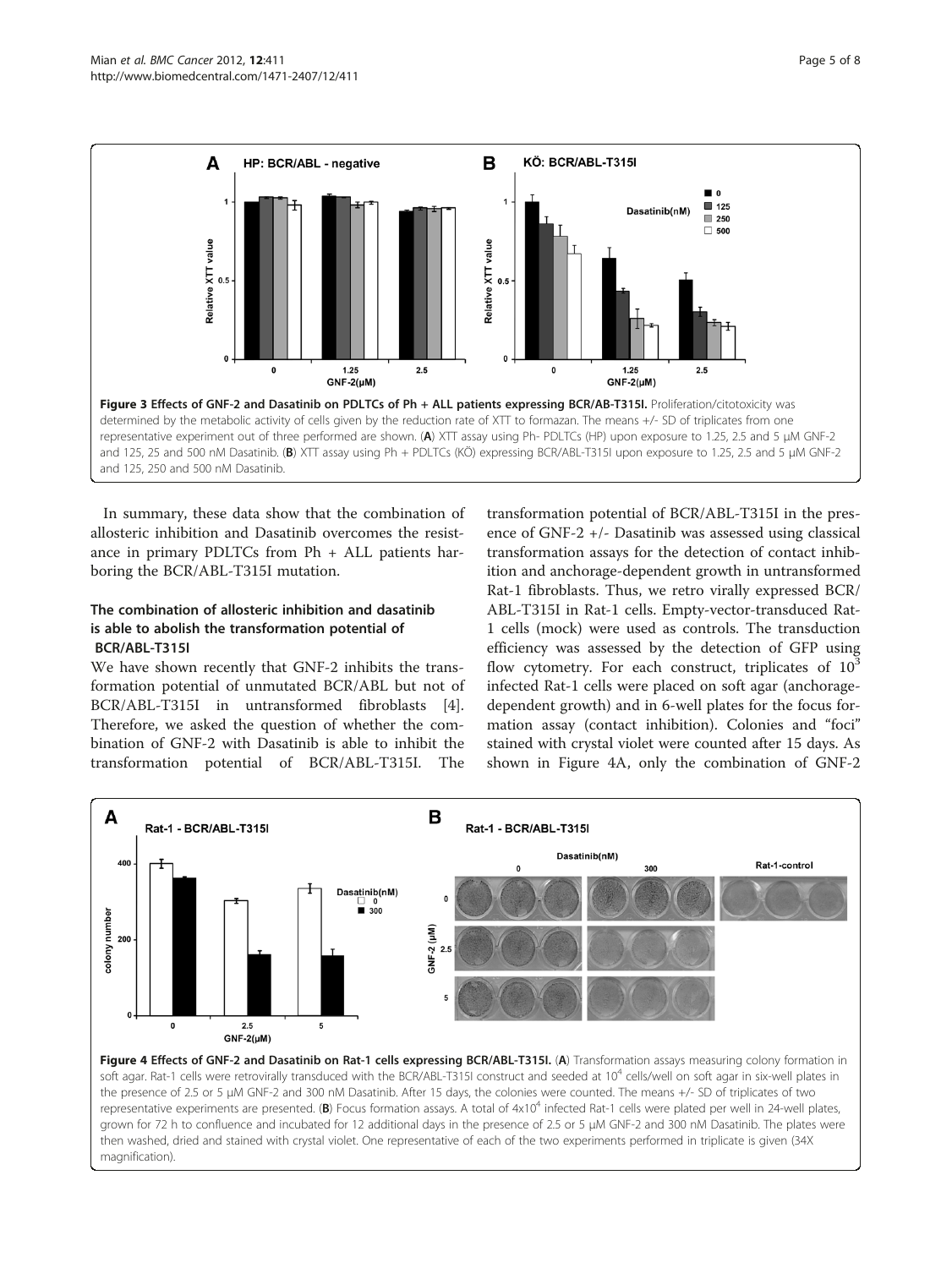and Dasatinib was able to inhibit the colony formation and restore contact inhibition in Rat-1 cells expressing BCR/ABL-T315I (Figure [4A and B](#page-4-0)).

These data indicate that the combination of allosteric inhibitors with AKIs inhibits the transformation potential of BCR/ABL-T315I.

## GNF-2 cooperates with dasatinib to inhibit colony formation of hematopoietic stem and progenitors cells (HSPCs) harboring BCR/ABL-T315I in semi-solid medium

To further confirm the synergistic effect of the combination of Dasatinib and GNF-2, we extended our investigation to a model of primary murine hematopoietic stem and progenitor cells expressing BCR/ABL. We studied the effects of the drug combination on the colony formation by BCR/ABL cells in semi-solid medium in the presence or absence of cytokines (mIL-3, mSCF and mIL-6). We transduced Sca1<sup>+</sup> HSPCs with BCR/ ABL-T315I, and plated the cells in methyl-cellulose with increasing concentrations of GNF-2 and Dasatinib. As shown in Figure 5A, colony formation was inhibited by Dasatinib and GNF-2 at concentrations of 300 nM and 2.5 μM, respectively, in the presence of cytokines. Interestingly, in the absence of cytokines, BCR/ABL-T315I formed compact colonies, which were inhibited efficiently with the combination of Dasatinib and GNF-2 at 300 nM and 2.5 μM, respectively (Figure 5B).

These data demonstrate that mHPSCs expressing the "gatekeeper" mutation T315I can be targeted efficiently by the combination of GNF-2 and Dasatinib.

## **Discussion**

The major therapeutic challenge in  $Ph +$  leukemia is to efficiently treat patients with BCR/ABL harboring the T315I mutation. The T315I mutation is the most resistant to inhibition because of a combination of several factors, including steric hindrance of drug binding, loss of a key hydrogen-bonding interaction with the T315 sidechain hydroxyl group exploited by Imatinib, Nilotinib and Dasatinib and potentially through increasing aberrant intrinsic kinase activity accompanied by aberrant substrate phosphorylation [[13](#page-6-0),[14](#page-6-0)]. Unfortunately, T315I confers resistance not only against ABL kinase inhibitors but also against the allosteric inhibition by GNF-2 [\[11](#page-6-0)]. Allosteric inhibition is a novel approach for targeting BCR/ABL, which overcomes the resistance mediated by the T315I in combination with inhibition of oligomerization [\[4](#page-6-0)]. The fact that the competitive peptides for oligomerization inhibition are still far from clinical application led us to explore whether the allosteric inhibition could also improve the response of BCR/ABL-T315I to competitive ATP analogues.

GNF-2 and its analogues are non-ATP competitive ABL kinase inhibitors, which bind to the MBP in the kinase domain. It seems that the binding of GNF-2 to the MBP stabilizes the protein in an inhibited conformation resulting in a structural reorganization of ABL that disrupts the catalytic machinery located in the ATPbinding region [[7\]](#page-6-0). Thus, one can speculate that GNF-2 introduces changes in the overall conformations of BCR/ ABL-T315I, which renders the ATP-binding site more accessible to Dasatinib. This result is confirmed by recent biophysical studies showing that Dasatinib induces conformational changes in unmutated BCR/ABL but not in BCR/ABL-T315I. In contrast, GNF-5 leads to the same changes in both unmutated BCR/ABL and BCR/ ABL-T315I [[15\]](#page-6-0).

An additive but not synergistic effect was shown for the combination of Nilotinib with GNF-2 or GNF-5 on BCR/ABL-T315I-related resistance. The stronger effects may be attributed to the fact that Dasatinib, originally developed as a SRC-kinase inhibitor, not only inhibits the BCR/ABL kinase but also targets a broader range of kinases compared to Nilotinib, the spectrum of which is mainly limited to ABL, c-KIT and PDGFR [[16\]](#page-7-0). An additional effect of GNF-2 itself on SRC family kinases is

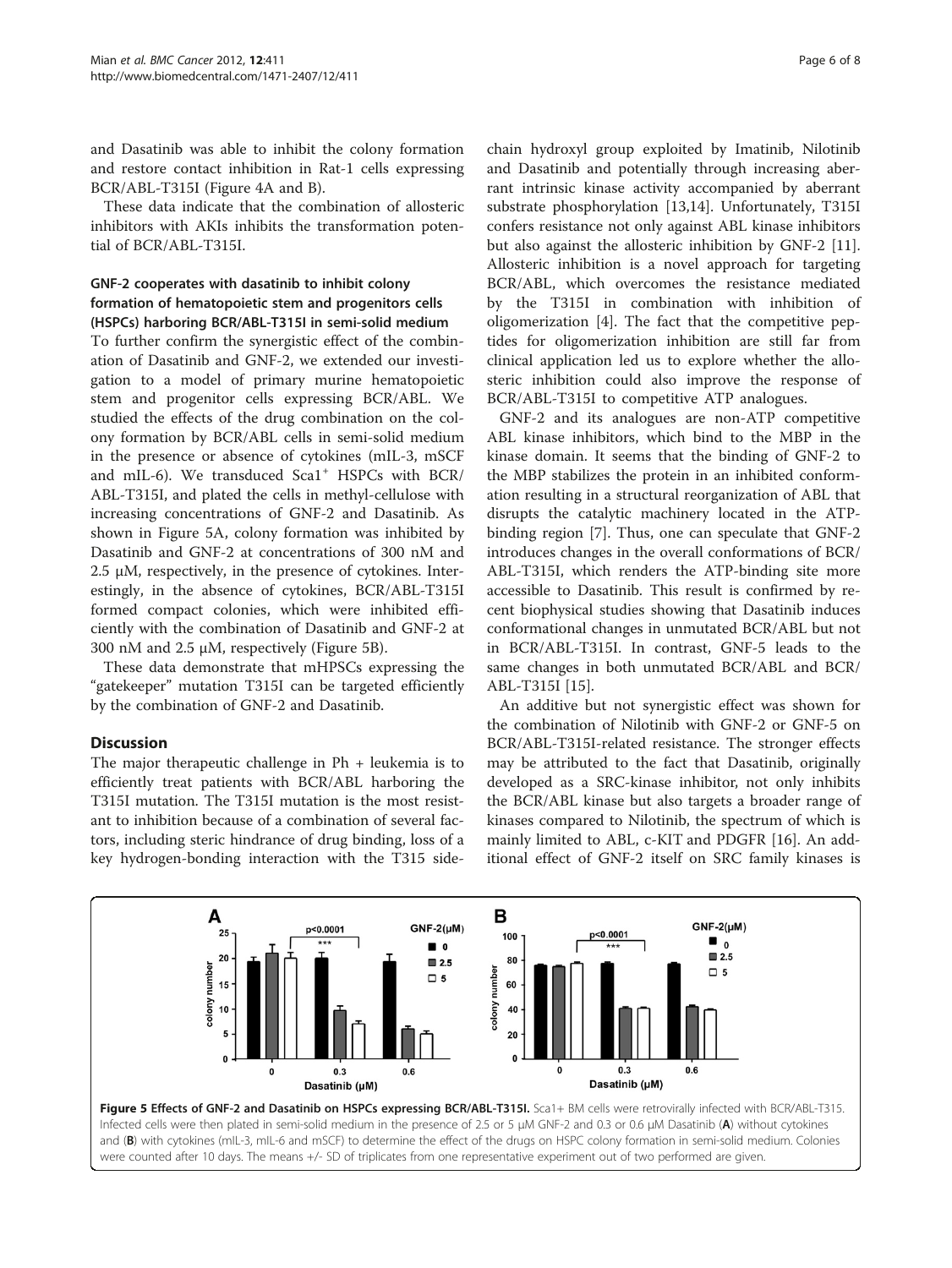<span id="page-6-0"></span>unlikely. c-SRC is also myristoylated and harbors a putative MBP, which is involved in the regulation of c-SRC kinase activity, but in a manner very different from that for c-ABL [[17](#page-7-0)].

Our data further establish allosteric inhibition as alternative or additional molecular therapy approach for the treatment of Ph<sup>+</sup> leukemia. In fact, it not only overcomes the resistance mediated by the "gatekeeper" mutation T315I but also increases the response of unmutated BCR/ABL to AKI. In the clinical setting, this feature could contribute to a more efficient use of AKI at a lower dosage in "normally" responsive patients and the possibility to further increase dosage in patients early in the progression of disease, in the absence of BCR/ABL mutations, for whom dosage escalation is still a therapeutic option.

The results presented here contribute to the further development of allosteric inhibition for the molecular targeting of both unmutated BCR/ABL and BCR/ABL harboring the multi-resistance mutation T315I.

#### Conclusions

Resistance and long-term tolerability of BCR/ABL inhibitors represent the major therapeutic challenge in Philadelphia Chromosome-positive (Ph+) leukemia. Advanced Ph + leukemia respond only transiently to ABL kinase inhibitors (AKI). Resistance is mostly caused by the acquisition of point mutations in BCR/ABL. The "gatekeeper" mutation T315I confers resistance against all available molecular therapy approaches. Conformational changes by allosteric inhibition increases the response of both unmutated BCR/ABL and BCR/ABL-T315I towards inhibition of oligomerization. Therefore we investigated whether the conformational changes induced by the allosteric inhibition also enhances the response towards the AKI Dasatinib in clinically relevant models of Ph + leukemia. Allosteric inhibition not only increased the response of unmutated BCR/ABL to Dasatinib but also contributed to overcome resistance of BCR/ABL-T315I in a synergistic manner in all models used.

Therefore allosteric inhibition may contribute to the optimization of the therapy of patients with both unmutated BCR/ABL or harboring resistance mutations such as the T315I.

#### Competing interests

The authors declare that they have no competing interests.

#### Author's information

Afsar Ali Mian, Anna Metodieva both authors have to be considered first authors.

#### Authors' contribution

AAM carried out the studies on transduced Ba/F3 cells and participated in drafting the manuscript. AM performed the transformation assays on Rat-1 fibroblasts and on the murine HSCs. SB generated the PDLTCs harboring the BCR/ABL-T315I and carried out the experiments on these cells. MK and NR participated in the elaboration of the data. JM and YN participated in the design of the study and performed the statistical analysis. OGO participated in the design and coordination of the study. MR conceived of the study and wrote the paper. All authors read and approved the final manuscript.

#### Acknowledgements

This study was supported by a grant from the German Research Foundation (DFG) to MR, JM and YN (DFG-RU 728/3-2).

#### Author details

<sup>1</sup>Department of Hematology, Goethe University, Frankfurt, Germany. <sup>2</sup>Cancer Drug Discovery, Migal-Galilee Technology Center, Kiryat Shmona, Israel. <sup>3</sup>Faculty of Pharmacy, Al-Quds University, Jerusalem-Abu Dies, Palestine. 4 Departments of Nutritional Sciences, Tel Hai Academic College, Kiryat Shmona, Israel. <sup>5</sup>Labor für Tumorstammzellbiologie, Med. Klinik II/ Hämatologie, Klinikum der Goethe Universität Frankfurt, Theodor Stern Kai 7, 60590 Frankfurt, Germany.

#### Received: 13 April 2012 Accepted: 31 August 2012 Published: 17 September 2012

#### References

- 1. Daley GO, Van Etten RA, Baltimore D: Induction of chronic myelogenous leukemia in mice by the P210bcr/abl gene of the Philadelphia chromosome. Science 1990, 247(4944):824–830.
- 2. Haeno H, Levine RL, Gilliland DG, Michor F: A progenitor cell origin of myeloid malignancies. Proc Natl Acad Sci U S A 2009, 106(39):16616–16621.
- 3. Beissert T, Hundertmark A, Kaburova V, Travaglini L, Mian AA, Nervi C, Ruthardt M: Targeting of the N-terminal coiled coil oligomerization interface by a helix-2 peptide inhibits unmutated and imatinib-resistant BCR/ABL. Int J Cancer 2008, 122(12):2744–2752.
- 4. Mian AA, Oancea C, Zhao Z, Ottmann OG, Ruthardt M: Oligomerization inhibition, combined with allosteric inhibition, abrogates the transformation potential of T315I-positive BCR/ABL. Leukemia 2009, 23(12):2242–2247.
- 5. Shah NP, Sawyers CL: Mechanisms of resistance to STI571 in Philadelphia chromosome-associated leukemias. Oncogene 2003, 22(47):7389–7395.
- 6. Quintas-Cardama A, Kantarjian H, Cortes J: Flying under the radar: the new wave of BCR-ABL inhibitors. Nat Rev Drug Discov 2007, 6(10):834–848.
- 7. Hantschel O, Superti-Furga G: Regulation of the c-Abl and Bcr-Abl tyrosine kinases. Nat Rev Mol Cell Biol 2004, 5(1):33–44.
- 8. Badura S, Tesanovic T, Pfeifer H, Liebermann M, Falkenburg JHF, Ruthardt M, Ottmann OG: Differential effects of selective inhibitors targeting the PI3K/AKT/ mTOR pathway in long-term cultures of acute lymphoblastic leukemia reveal a distinct role of mTORC2. submitted for publication.
- 9. Nijmeijer BA, Szuhai K, Goselink HM, van Schie ML, van der Burg M, de Jong D, Marijt EW, Ottmann OG, Willemze R, Falkenburg JH: Long-term culture of primary human lymphoblastic leukemia cells in the absence of serum or hematopoietic growth factors. Exp Hematol 2009, 37(3):376–385.
- 10. Prichard MN, Shipman C Jr: A three-dimensional model to analyze drugdrug interactions. Antiviral Res 1990, 14(4–5):181–205.
- 11. Adrian FJ, Ding Q, Sim T, Velentza A, Sloan C, Liu Y, Zhang G, Hur W, Ding S, Manley P, et al: Allosteric inhibitors of Bcr-abl-dependent cell proliferation. Nat Chem Biol 2006, 2(2):95–102.
- 12. Zhang J, Adrian FJ, Jahnke W, Cowan-Jacob SW, Li AG, Iacob RE, Sim T, Powers J, Dierks C, Sun F, et al: Targeting Bcr-Abl by combining allosteric with ATP-binding-site inhibitors. Nature 2010, 463(7280):501–506.
- 13. Mian AA, Schull M, Zhao Z, Oancea C, Hundertmark A, Beissert T, Ottmann OG, Ruthardt M: The gatekeeper mutation T315I confers resistance against small molecules by increasing or restoring the ABL-kinase activity accompanied by aberrant transphosphorylation of endogenous BCR, even in loss-of-function mutants of BCR/ABL. Leukemia 2009, 23(9):1614–1621.
- 14. Azam M, Seeliger MA, Gray NS, Kuriyan J, Daley GQ: Activation of tyrosine kinases by mutation of the gatekeeper threonine. Nat Struct Mol Biol 2008, 15(10):1109–1118.
- 15. Iacob RE, Zhang J, Gray NS, Engen JR: Allosteric interactions between the myristate- and ATP-site of the Abl kinase. PLoS One 2011, 6(1):e15929.